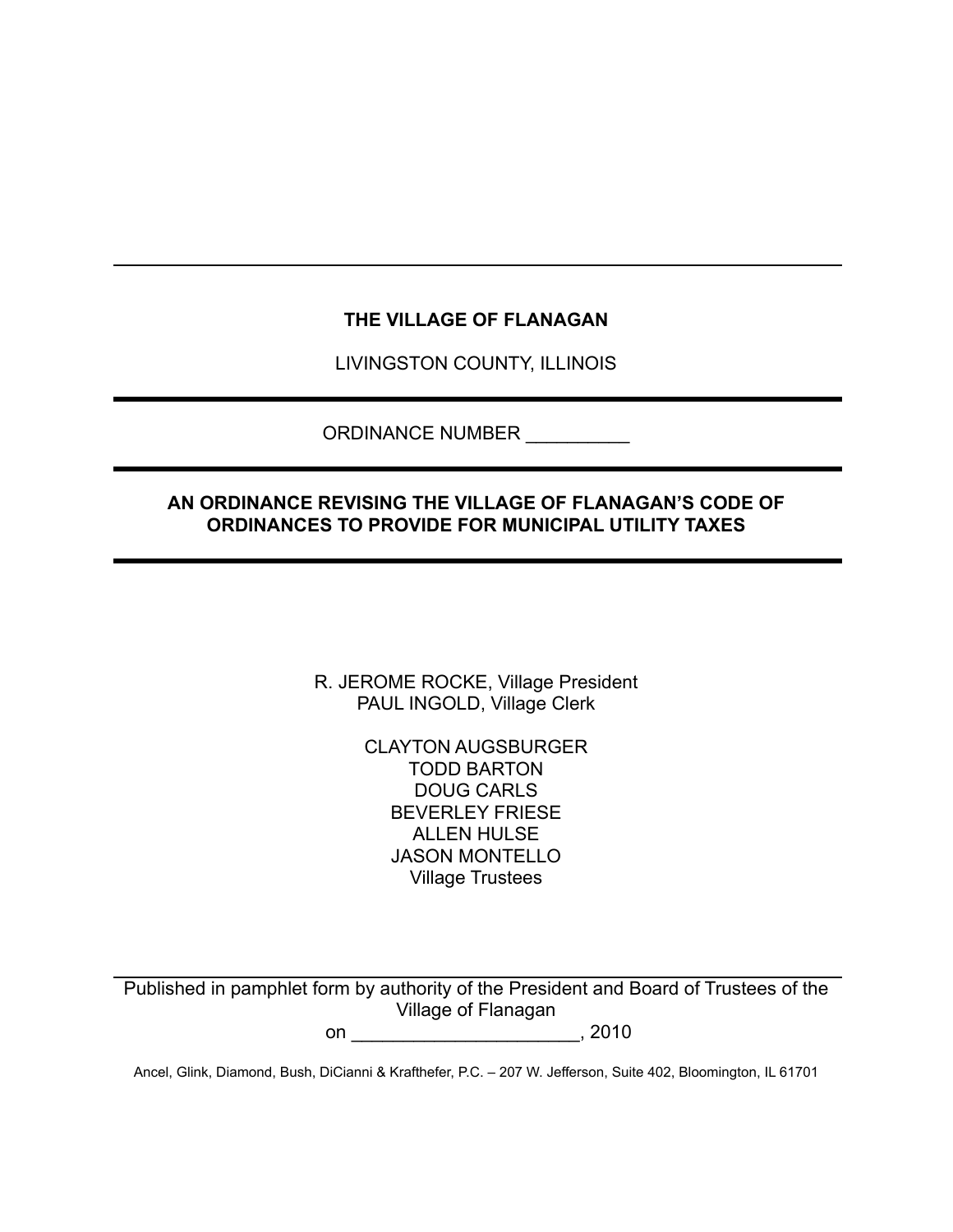#### **VILLAGE OF FLANAGAN**

#### **ORDINANCE NO. \_\_\_\_\_\_\_\_\_\_\_**

#### **AN ORDINANCE REVISING THE VILLAGE OF FLANAGAN'S CODE OF ORDINANCES TO PROVIDE FOR MUNICIPAL UTILITY TAXES**

WHEREAS, the Village of Flanagan is an Illinois non-home rule municipal corporation organized and operating under the Illinois Municipal Code, 65 ILCS 5/1-1-1, et seq. (the "Code");

WHEREAS, Section 8-2-11 of the Code authorizes the Village to levy and collect

taxes on the delivery and/or consumption of certain utilities, including gas and electricity;

WHEREAS, the President and Board of Trustees hereby declare it necessary to

support to operations of the Village and does hereby levy a municipal utility tax in the

manner herein described.

**NOW, THEREFORE, BE IT ORDAINED** by the President and Board of Trustees of

the Village of Flanagan, Livingston County, Illinois, as follows:

**Section 1.** Imposition of Utility Taxes. A tax is imposed on all persons engaged in the following occupations or privileges:

A. The privilege of using or consuming electricity acquired in a Purchase at Retail and used or consumed within the corporate limits of the Village at the following rates, calculated on a monthly basis for each Purchaser:

(i) For the first 2,000 kilowatt-hours used or consumed in a month; 0.305 cents per kilowatt-hour;

(ii) For the next 48,000 kilowatt-hours used or consumed in a month; 0.20 cents per kilowatt-hour;

(iii) For the next 50,000 kilowatt-hours used or consumed in a month; 0.18 cents per kilowatt-hour;

(iv) For the next 400,000 kilowatt-hours used or consumed in a month; 0.175 cents per kilowatt-hour;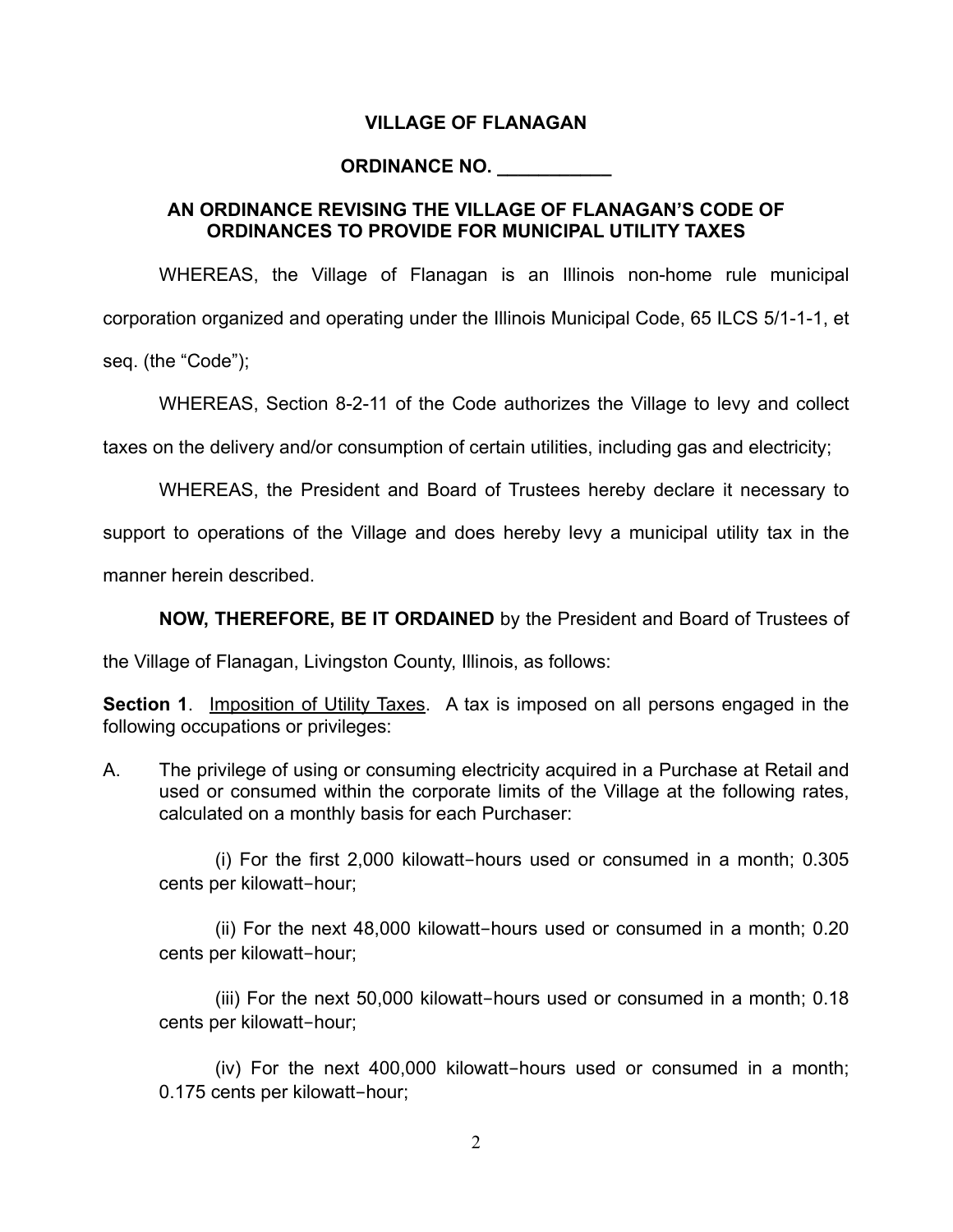(v) For the next 500,000 kilowatt-hours used or consumed in a month; 0.17 cents per kilowatt-hour;

(vi) For the next 2,000,000 kilowatt-hours used or consumed in a month; 0.16 cents per kilowatt-hour;

(vii) For the next 2,000,000 kilowatt-hours used or consumed in a month; 0.158 cents per kilowatt-hour;

(viii) For the next 5,000,000 kilowatt-hours used or consumed in a month; 0.155 cents per kilowatt-hour;

(ix) For the next 10,000,000 kilowatt-hours used or consumed in a month; 0.153 cents per kilowatt-hour; and

(x) For all electricity used or consumed in excess of 20,000,000 kilowatt-hours in a month, 0.150 cents per kilowatt-hour.

B. Persons engaged in the business of distributing, supplying, furnishing, or selling gas for use or consumption, and not for resale, at a rate not to exceed 2.5% of the Gross Receipts therefrom.

### **Section 2. Exceptions; Exemptions.**

- A. None of the taxes authorized by this Chapter may be imposed with respect to any transaction in interstate commerce or otherwise to the extent to which the business or privilege may not, under the Constitution and statutes of the United States, be made the subject of taxation by this State or any political subdivision thereof; nor shall any persons engaged in the business of distributing, supplying, furnishing, or selling or transmitting gas or electricity, or using or consuming electricity acquired in a Purchase at Retail, be subject to taxation under the provisions of this Chapter for those transactions that are or may become subject to taxation under the provisions of the "Municipal Retailers' Occupation Tax Act" authorized by Section 8-11-1 of the Illinois Municipal Code; nor shall any tax authorized by this Chapter be imposed upon any person engaged in a business or on any privilege unless the tax is imposed in like manner and at the same rate upon all persons engaged in businesses of the same class in the Village, whether privately or municipally owned or operated, or exercising the same privilege within the Village.
- B. Any local governmental body or school district whose territory includes the municipality shall be exempted from the taxes imposed by this Chapter for such accounts attributable to buildings and facilities located in the Village.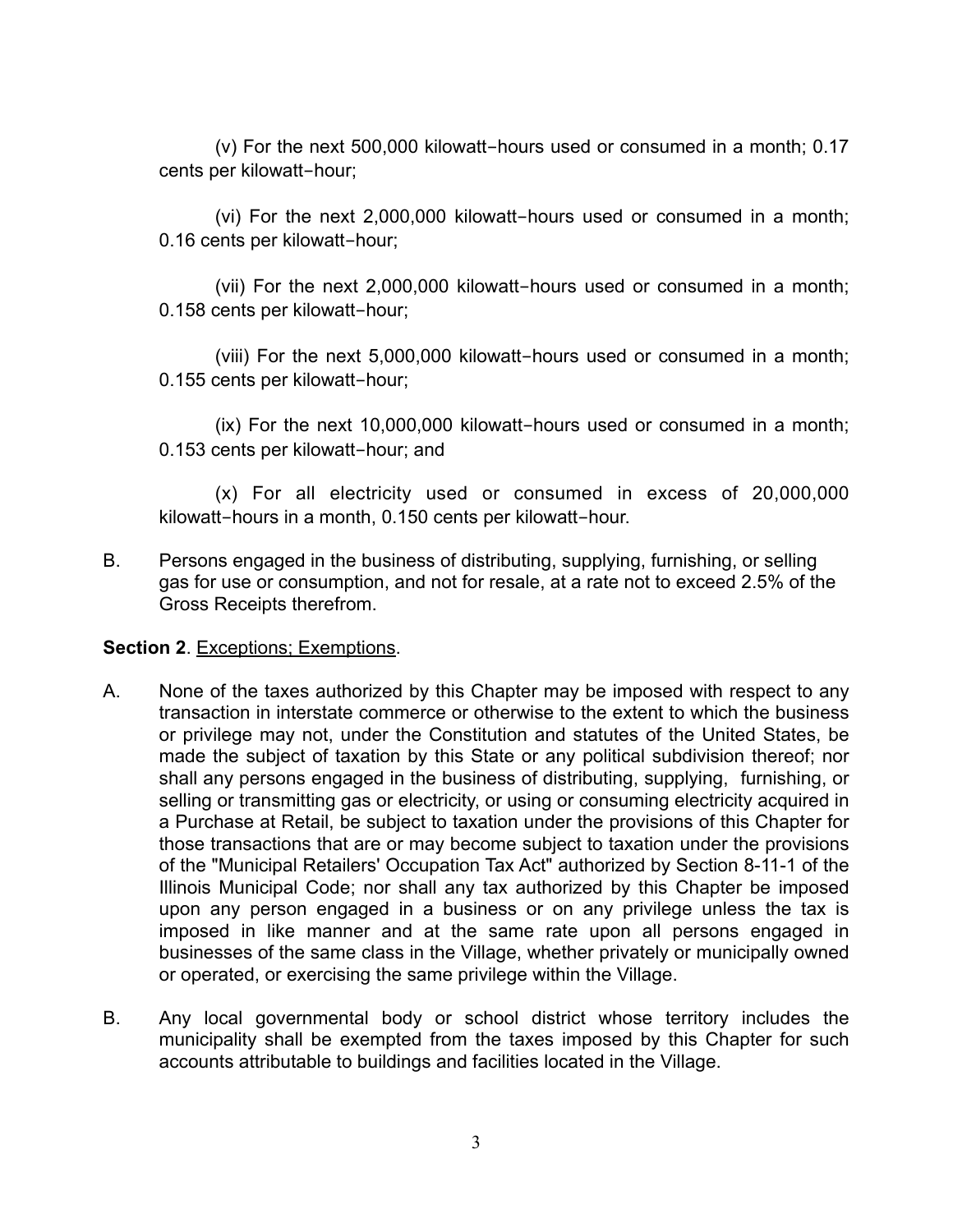**Section 3**. Additional Taxes. Such taxes shall be in addition to other taxes levied upon the taxpayer or a Person Maintaining a Place of Business in this State. All of the taxes enumerated in this Chapter are in addition to the payment of money, or value of products or services furnished to the Village by the taxpayer or Person Maintaining a Place of Business in this State as compensation for the use of its streets, alleys, or other public places, or installation and maintenance therein, thereon or thereunder of poles, wires, pipes or other equipment used in the operation of its business.

**Section 4.** Collection. The tax authorized by Section 1.A. of this Chapter shall be collected from the Purchaser by the Person Maintaining a Place of Business in this State who delivers the electricity to the Purchaser. This tax shall constitute a debt of the Purchaser to the person who delivers the electricity to the Purchaser and if unpaid, is recoverable in the same manner as the original charge for delivering the electricity. Any tax collected by the Person Maintaining a Place of Business in this State delivering the electricity shall constitute a debt owed to the Village by such Person Maintaining a Place of Business in this State. Persons delivering the electricity shall collect the tax from the Purchaser by adding such tax to the gross charge for delivering the electricity. Persons delivering the electricity shall also be authorized to add to such gross charge an amount equal to 3% of the tax to reimburse the person delivering the electricity for the expense incurred in keeping records, billing customers, preparing and filing returns, remitting the tax and supplying data to the Village upon request. If the person delivering the electricity fails to collect the tax from the Purchaser, then the Purchaser shall be required to pay the tax directly to the Village in the manner prescribed by the Village. Persons delivering the electricity who file returns pursuant to this paragraph shall, at the time of filing such return, pay the Village the amount of the tax collected pursuant to this Chapter.

**Section 5.** Reports To Village. On or before the last day of each month, each Person Maintaining a Place of Business in this State who delivers the electricity to the Purchaser, in the case of the tax imposed by Section 1.A of this Chapter, and each taxpayer, in the case of the tax imposed by Section 1.B of this Chapter, shall make a return to the Village for the preceding month stating:

- a. Its name.
- b. Its principal place of business.
- c. Its Gross Receipts or kilowatt-hour usage, as applicable, during the month upon the basis of which the tax is imposed.
- d. Amount of tax.
- e. Such other reasonable and related information as the corporate authorities may require.

Each person making the return herein provided for shall, at the time of making such return, pay to the Village, the amount of tax herein imposed; provided that in connection with any return, the person may, if he so elects, report and pay an amount based upon a reasonable estimate of the total billings of business subject to the tax during the period for which the return is made (exclusive of any amounts previously billed) with prompt adjustments of later payments based upon any differences between such billings, and the taxable Gross Receipts or kilowatt-hour usage, as applicable.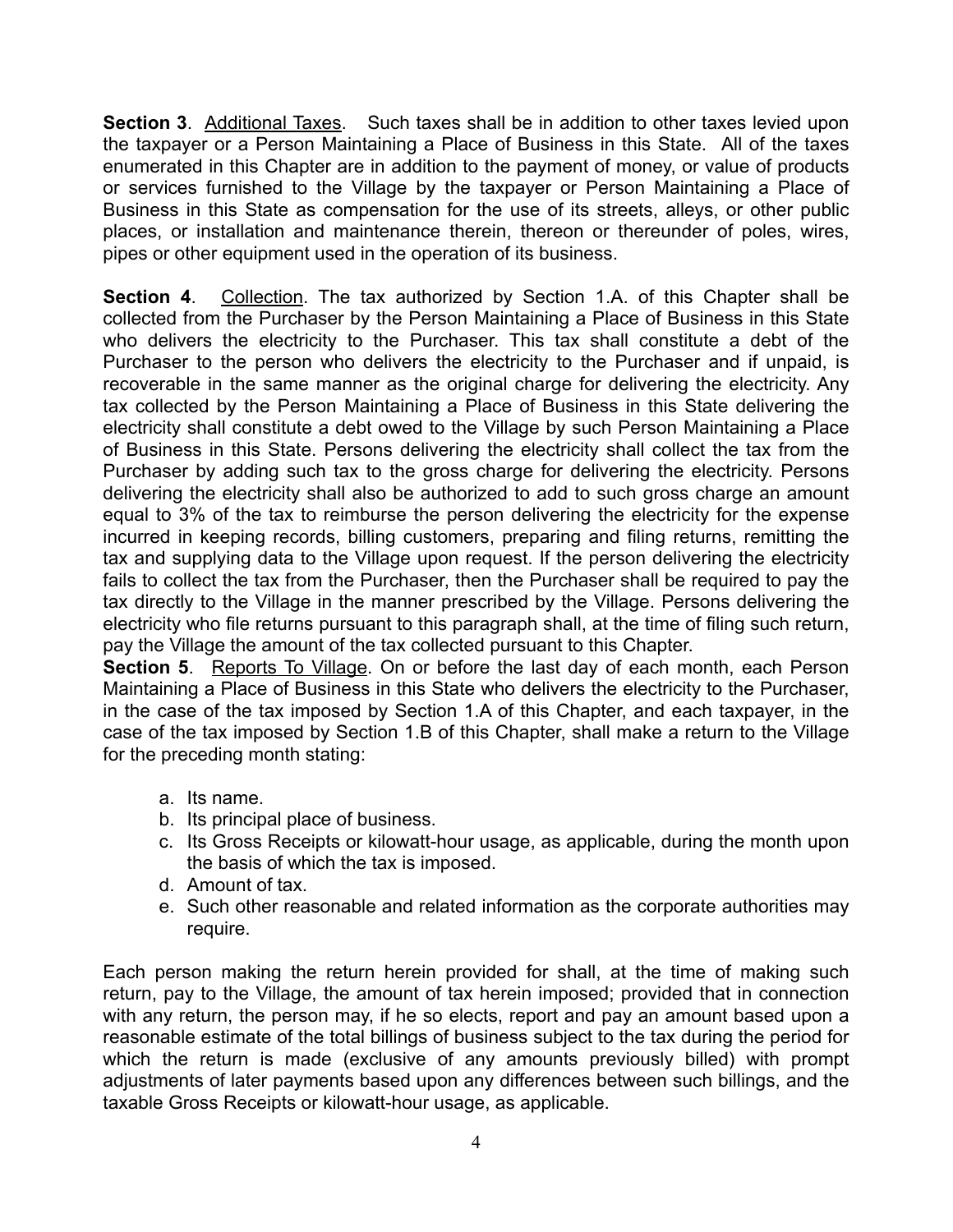**Section 6.** Credit for Over-Payment. If it shall appear that an amount of tax has been paid which was not due under the provisions of this Article, whether as the result of a mistake of fact or an error of law, then such amount shall be credited to the extent permitted in Ordinance 10-\_\_\_\_\_\_, *AN ORDINANCE DESIGNATING LOCALLY IMPOSED AND ADMINISTERED TAX RIGHTS AND RESPONSIBILITIES (TAXPAYERS' BILL OF RIGHTS)*, dated

**Section 7.** Penalty. Any Person Maintaining a Place of Business in this State or taxpayer, as the case may be, who fails to make a return, or who makes a fraudulent return, or who willfully violates any other provision of this Chapter shall be fined in a manner consistent with Ordinance 10-**\_\_\_\_, AN ORDINANCE DESIGNATING LOCALLY IMPOSED** *AND ADMINISTERED TAX RIGHTS AND RESPONSIBILITIES (TAXPAYERS' BILL OF RIGHTS*), dated

**Section 8**. Definitions. For the purpose of this Chapter the following terms shall have the meanings ascribed to them herein:

"Gross Receipts" The consideration received for distributing, supplying, furnishing or selling gas for use or consumption and not for resale, and for all services rendered in connection therewith valued in money, whether received in money or otherwise, including cash, credit, services and property of every kind and material and for all services rendered therewith, and shall be determined without any deduction on account of the cost of the service, product or commodity supplied, the cost of materials used, labor or service cost, or any other expenses whatsoever; provided, however that "Gross Receipts" shall not include (i) any amounts specifically excluded from the definition of gross receipts in Section 8-11-2(d) of the Illinois Municipal Code and (ii) that portion of the consideration received for the distributing, supplying, furnishing or selling gas to any local governmental body or school district whose territory includes the municipality.

"Person" **Any natural individual, firm, trust, estate,** " partnership, association, joint stock company, joint adventure, corporation, limited liability company, municipal corporation, the State or any of its political subdivisions, any State university created by statute, or a receiver, trustee,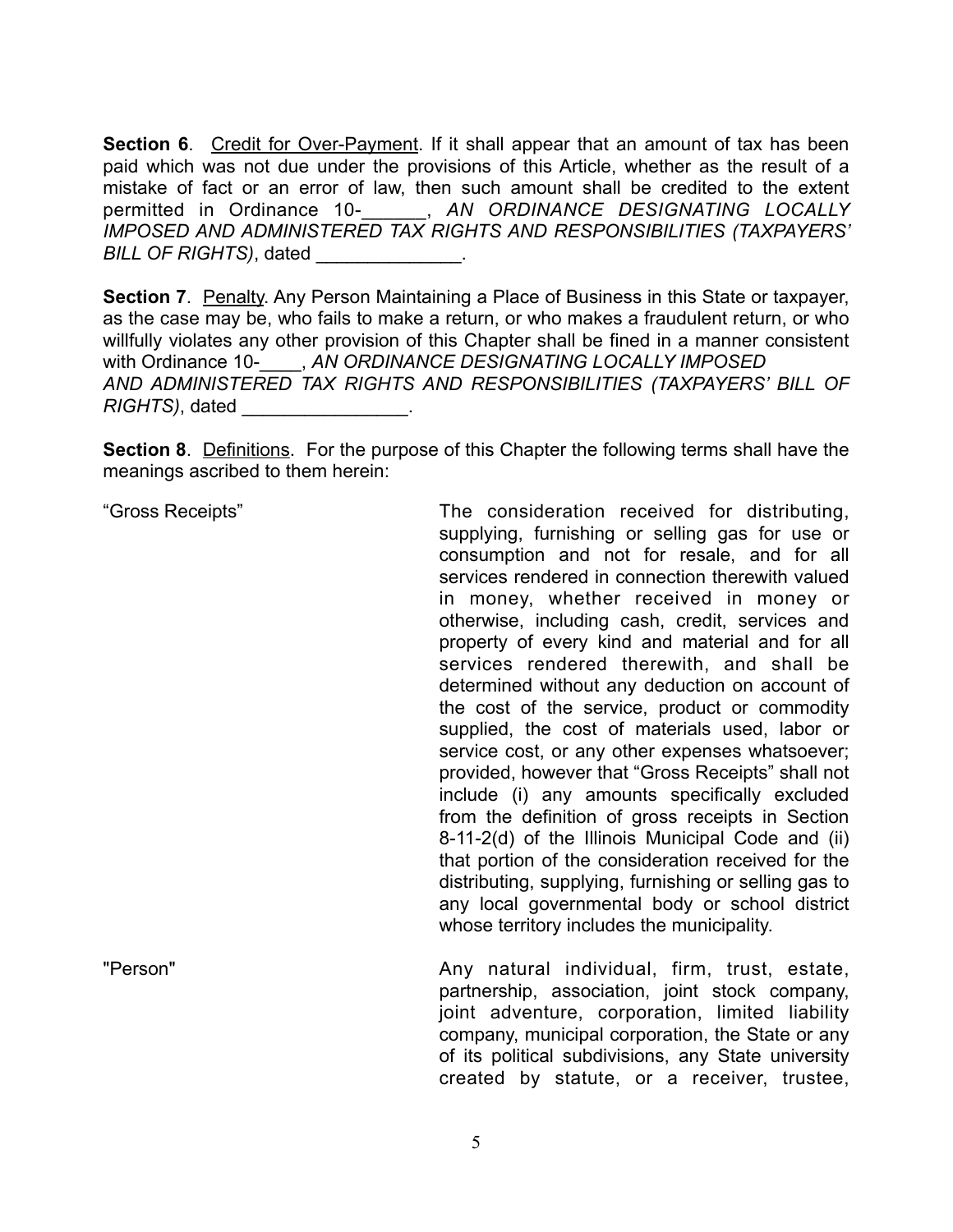guardian or other representative appointed by order of any court.

| "Person Maintaining a            |                                                                                                                                                                                                                                                                                                                                                                                                                                                                                                                                                                                                                                                                      |
|----------------------------------|----------------------------------------------------------------------------------------------------------------------------------------------------------------------------------------------------------------------------------------------------------------------------------------------------------------------------------------------------------------------------------------------------------------------------------------------------------------------------------------------------------------------------------------------------------------------------------------------------------------------------------------------------------------------|
| Place of Business in this State" | Any person having or maintaining within this<br>State, directly or by a subsidiary or other affiliate,<br>an office, generation facility, distribution facility,<br>transmission facility, sales office or other place of<br>business, or any employee, agent, or other<br>representative operating within this State under<br>the authority of the person or its subsidiary or<br>other affiliate, irrespective of whether such place<br>of business or agent or other representative is<br>located in this State permanently or temporarily,<br>or whether such person, subsidiary or other<br>affiliate is licensed or qualified to do business in<br>this State. |
| "Public utility"                 | Shall have the meaning ascribed to it in Section<br>3105 of the Public Utilities Act, but shall include<br>alternative retail electric suppliers as defined in<br>Section 16102 of that Act.                                                                                                                                                                                                                                                                                                                                                                                                                                                                         |
| "Purchaser"                      | Any person who uses or consumes, within the<br>corporate limits of the Village, electricity acquired<br>in a Purchase at Retail, excluding any local<br>governmental body or school district whose<br>territory includes the municipality.                                                                                                                                                                                                                                                                                                                                                                                                                           |
| "Purchase at Retail"             | Any acquisition of electricity by a Purchaser for<br>purposes of use or consumption, and not for<br>resale, but shall not include the use of electricity<br>by a Public Utility directly in the generation,<br>production, transmission, delivery or sale of<br>electricity.                                                                                                                                                                                                                                                                                                                                                                                         |

**Section 9**. Limitation Of Liability. If the provisions of this Ordinance with respect to the exemption of school districts and units of local government from the taxes imposed by this Ordinance or the application thereof are held unconstitutional or otherwise invalid, the amount of tax due as a consequence of such holding shall be limited to the amount that the taxpayer is authorized to charge and collect from such school districts and units of local government pursuant the provisions of Section 9-221 of the Public Utilities Act or any successor thereto.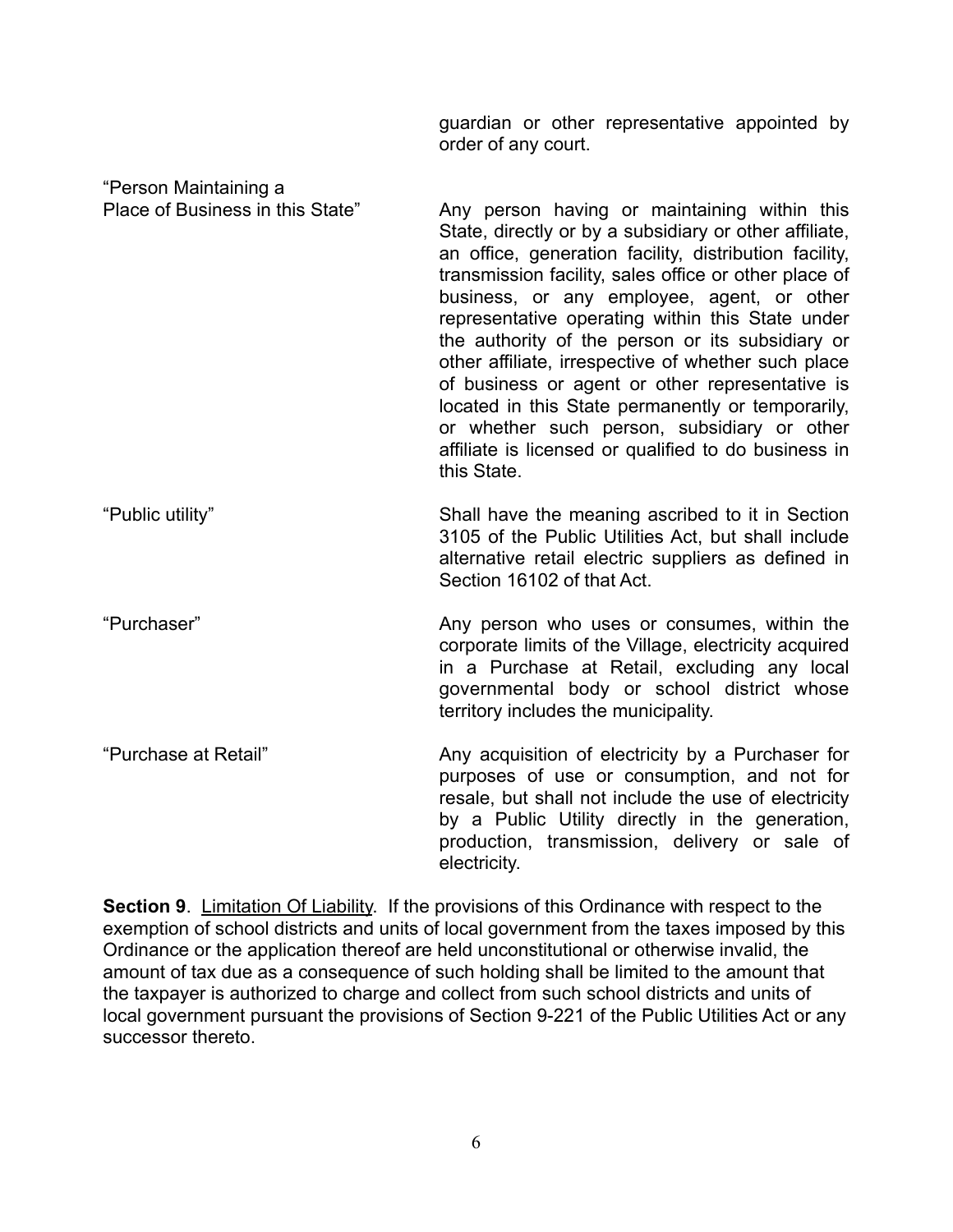**Section 10.** Notice; Address List. The Village Clerk is hereby directed to send a certified copy of this Ordinance to all utilities which provide service to customers within the Village and to cooperate with such utilities in determining addresses of premises subject to the taxes herein described, including but not limited to the names and addresses of each school district and unit of local government which own facilities within the corporate limits of the Village.

**Section 11.** Effective Date. This Ordinance shall be in full force and effect, following its passage, approval and publications as required by law and shall be effective with respect to (i) the use or consumption of electricity and (ii) Gross Receipts actually paid to the taxpayer for services billed on or after the first day of November 1, 2010.

Passed by the Board of Trustees of the Village of Flanagan, Cook County, Illinois, on the \_\_ day of \_\_\_\_\_\_\_\_\_\_\_\_\_, 2010, by the following vote:

AYES:

NAYS:

ABSENT:

Approved this \_\_\_\_\_ day of \_\_\_\_\_\_\_\_\_\_\_\_\_\_ 2010

ATTEST:

 $\frac{1}{\sqrt{2}}$  ,  $\frac{1}{\sqrt{2}}$  ,  $\frac{1}{\sqrt{2}}$  ,  $\frac{1}{\sqrt{2}}$  ,  $\frac{1}{\sqrt{2}}$  ,  $\frac{1}{\sqrt{2}}$  ,  $\frac{1}{\sqrt{2}}$  ,  $\frac{1}{\sqrt{2}}$  ,  $\frac{1}{\sqrt{2}}$  ,  $\frac{1}{\sqrt{2}}$  ,  $\frac{1}{\sqrt{2}}$  ,  $\frac{1}{\sqrt{2}}$  ,  $\frac{1}{\sqrt{2}}$  ,  $\frac{1}{\sqrt{2}}$  ,  $\frac{1}{\sqrt{2}}$ R. JEROME ROCKE, Village President

\_\_\_\_\_\_\_\_\_\_\_\_\_\_\_\_\_\_\_\_\_\_\_\_\_\_\_\_\_\_\_\_\_\_\_\_\_\_\_\_ PAUL INGOLD, Village Clerk